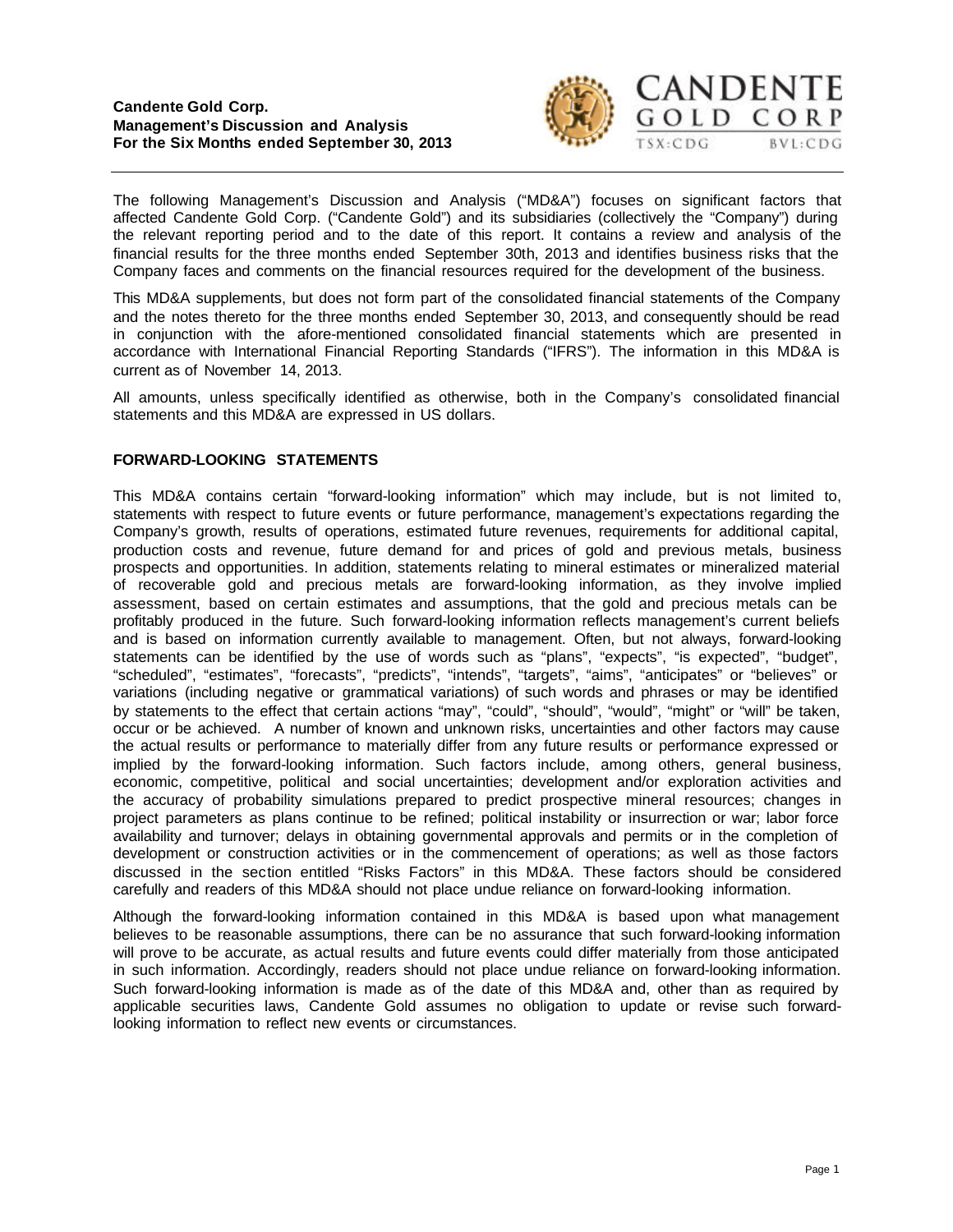

#### **USE OF NON-GAAP MEASURES**

In this document, we refer to terms that do not have any standardized meaning prescribed by International Financial Reporting Standards ("IFRS"). Our usage of these terms may vary from the usage adapted by other companies and they cannot be reconciled to comparable terms in the issuer's, consolidated financial statements for the three months ended September 30, 2013.

In this document and in the Company's consolidated financial statements, unless otherwise noted, all financial data is prepared in accordance with IFRS.

#### **BUSINESS OVERVIEW AND STRATEGY**

The Company is principally engaged in the exploration and development of mineral properties in Mexico and Peru. The Company is in the exploration stage as its properties have not yet reached commercial production and none of its properties is beyond the preliminary exploration stage. All work presently planned by the Company is directed at defining mineralization and increasing understanding of the characteristics of, and economics of, that mineralization. The Company's principal assets are the El Oro gold-silver property located in the states of Mexico and Michoacán, Mexico (the "El Oro Property (or the "Property"). As of the date of this MD&A the Company holds a 70% interest in the El Oro Property and 100% of rights to explore and reprocess tailings deposits that are located throughout the Municipality of Hidalgo, State of Mexico. The Company plans to commence evaluation activities on the recently acquired gold and silver tailings deposit as well as to continue exploration of the mineral property. Exploration has been proposed to include detailed exploration target follow-up of 31 new priority surface targets identified by an ASTER/structural interpretation and compilation process as well as continued compilation and 3D model development: and completion of a geo-statistical study to highlight higher grade controls at San Rafael that may apply to the district as a whole.

#### **PROJECT SUMMARY & OPERATIONAL OUTLOOK**

*The forward-looking information contained in this section is subject to the risk factors and assumptions contained in the section "Forward-Looking Statements" included with this MD&A. These factors are described under the heading "Risk Factors" and are Non-GAAP measures.*

#### *Mexico*

#### **El Oro Property**

The El Oro Property is located in one of the most significant High Grade Gold-Silver Districts in Mexico approximately 110 km west-northwest of Mexico City in the states of Mexico and Michoacán within the El Oro and Tlalpujahua mining districts. The district hosts 57 known veins with at least 20 precious metal veins with past production. The majority of historic gold and silver production came from two principal veins, the Veta San Rafael and the Veta Verde with historic production to date of over 8 million ounces of gold equivalent. Historic mining grades were in the range of 19 to 80 grams per tonne ("g/t") gold and between 240-800 g/t silver. Company personnel have identified the existence of 143 drill holes, 115 historic shafts and 44 adits. The Company currently holds a 70% working interest in the Property.

Since 2010 the Company has completed a comprehensive exploration program that resulted in the discovery of additional gold and silver mineralization well below the historical workings of the San Rafael Vein with a maximum strike length of 3.5 kilometers.

On July 27, 2012, the Company's joint venture partners Goldcorp S.A. de C.V. ("Goldcorp Mexico") and Desarrollos Mineros San Luis, S.A. de C.V. ("Desarrollos") confirmed that the Company had met all of its obligations for the exercise of the second option (pursuant to the Company's letter dated May 1, 2012) under the Letter Agreement dated May 5, 2006 as amended pursuant to the agreement dated February 2, 2009 and September 30, 2009. By way of this letter Goldcorp Mexico and Desarrollos elected not to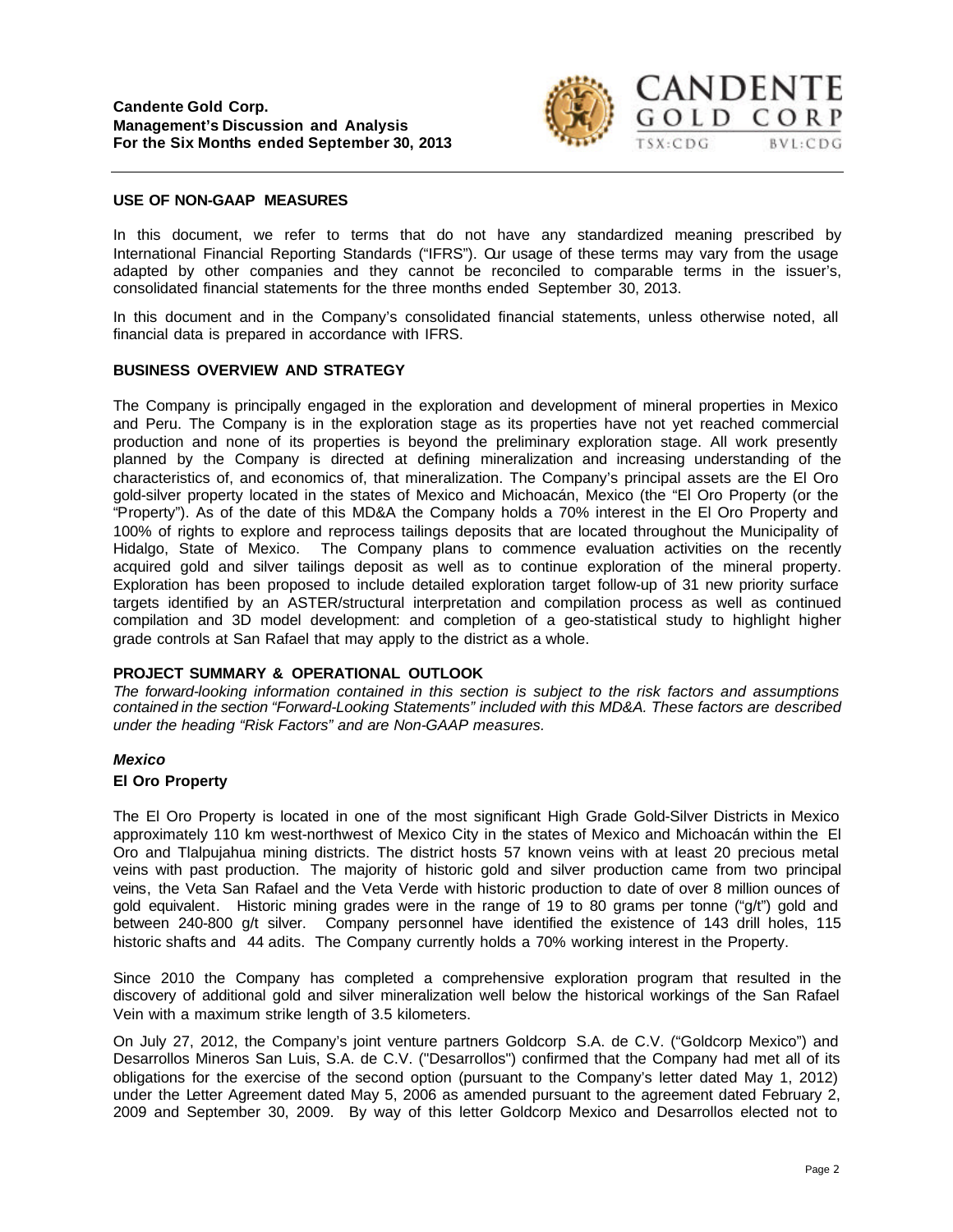

proceed with the Back-In Option on part of the property, but elected to maintain their 30% undivided right, title and working interest in the entire property.

Goldcorp Mexico and Desarrollos have not yet approved a proposed budget and work program for the current year. With the recent completion of a new 43-101 report, filed on July 17, 2013, which includes an extensive compilation of all previous and current data on the property, the Company will be making a new budget proposal to be discussed with Goldcorp. Under the Letter Agreement, any failure by a participant to elect to contribute to an approved work program that is completed to at least 80% of the budgeted exploration expenditures will result in the dilution of the non-contributing participant's interest in El Oro.

On June 12, 2013, the Company signed an agreement with the municipality of El Oro that provides the Company with the access and processing rights to tailing deposits from the historic El Oro mines which contain elevated levels of both gold and silver and which management believes may have the potential to be recovered economically. The tailings deposits lie within the town site of El Oro, are easily accessible and immediately adjacent to existing road access, as well as power and water services. The first stage (Phase I) allows the Company a one year period to carry out the necessary test work to ascertain recoveries and potential economic viability of a tailings reclamation and reprocessing operation, for contributions of US\$25,000 upon signing the Agreement and monthly contributions of US\$3,000 starting 30 days after signing the Agreement. The contributions will be used to fund Social projects agreed to by both the Company and the Municipality. If Candente Gold decides to enter into the processing and the reclamation phase (Phase II), then an 8% Net Profits Interest ("NPI") will be paid to the municipality during the period of operation. If during any months of processing, there is no NPI due then a monthly contribution of US\$3,000 will be made. Please also refer to news release dated June 13, 2013.

The Company is planning to commence the exploration work on the tailings during the fiscal 2014.

# **Peru Properties**

On July 1, 2013 the Company received deposits of \$ 28,500 and firm commitments for deposits for the remainder of its 2013 concession fees totaling \$ 126,568 from various parties, for the renewal of certain concessions. Subsequent to the period end, the Company received the remaining \$97,808 of the concession fee amount.

The Company is planning to commence high-level exploration program on its remaining exploration properties in 2014.

# **CONSOLIDATED OPERATING HIGHLIGHTS FOR THE SIX MONTHS ENDED SEPTEMBER 30, 2013 AND 2012**

| <b>Operating Highlights</b>                                                          | 2013                          | 2012                                     | Change                                            | %<br>Change                                  |
|--------------------------------------------------------------------------------------|-------------------------------|------------------------------------------|---------------------------------------------------|----------------------------------------------|
| <b>Exploration Operating Highlights</b>                                              |                               |                                          |                                                   |                                              |
| Corporate Social Responsibility<br>Drilling<br>Exploration<br>Project administration | \$3,568<br>201.299<br>147.603 | \$64,781<br>38.358<br>517.139<br>160.656 | \$(61,213)<br>(38, 358)<br>(315, 840)<br>(13,053) | (94.49%)<br>(100.00%)<br>(61.07%)<br>(8.12%) |
| <b>Total Exploration Expenses</b>                                                    | \$352,470                     | \$780.934                                | $$$ (428,464)                                     |                                              |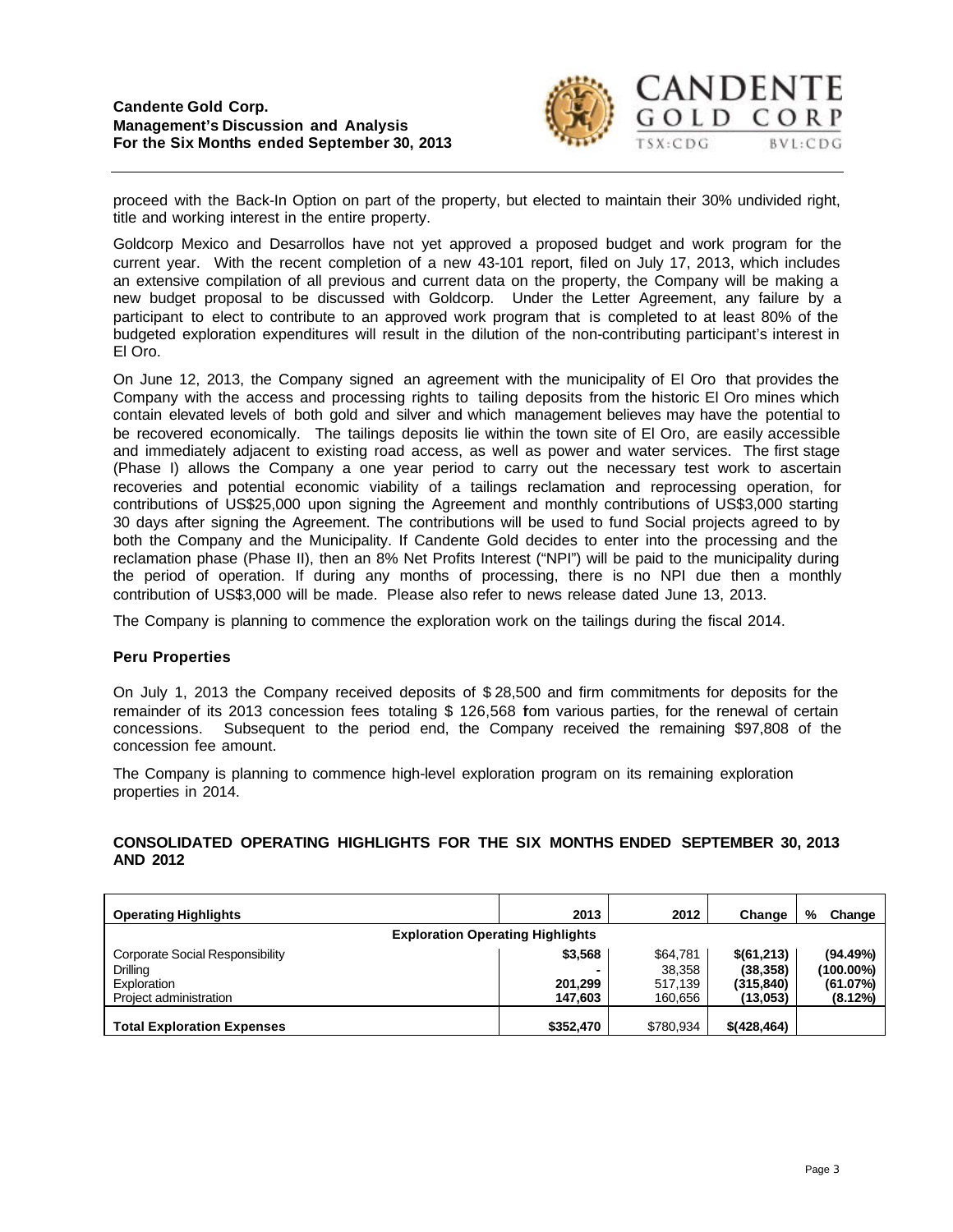

#### **Six Months Ended September 30, 2013 versus 2012**

The Company is currently in the process of completing a high-level exploration program at its El Oro project, which it anticipates to be completed during 2014. In Peru, the Company is currently carrying out high-level exploration activities on its Lunahuana and Tres Marias properties. Expenditures related to these activities are included in the table above. Below is a comparison of the exploration costs incurred above for the six months ended September 30, 2013 with the same period ended September 30, 2012:

- The Company's Corporate Social Responsibility costs consist of its' sponsorship program with Save the Children in Mexico, onsite programs involving the local community around El Oro and in Peru. The decrease of \$ 61,213 from the same period ended September 30, 2012, is the result of the Company's budget cutting measures.
- Exploration costs include costs of all geological personnel and consultants in Mexico, Peru and Canada, mapping and 3D modeling costs and civil works costs. Exploration costs as of September 30, 2013 have decreased from the same period in 2012 by \$ 315,840, due to decreases in staffing and a decrease in field exploration activities.
- Costs included in project administration are salaries for the administrative staff on site at El Oro and the costs of maintaining the base camp operations at El Oro. These costs have decreased from the same period in 2012 because of a decrease in the Company's exploration activities during 2013.

#### **CONSOLIDATED FINANCIAL HIGHLIGHTS**

*Consolidated Financial Performance and Financial Position for the SixMonths Ended September 30, 2013 For a summary of selected annual information for each of the three most recently completed financial years and quarterly consolidated financial results for each of the most recently completed six months ending September 30, 2013, please refer to Appendix A.*

|                            | <b>Interim Consolidated Statements of Financial Position</b> |                           |                           |                                                         |    |               |            |  |  |  |  |  |  |  |
|----------------------------|--------------------------------------------------------------|---------------------------|---------------------------|---------------------------------------------------------|----|---------------|------------|--|--|--|--|--|--|--|
|                            |                                                              | <b>September 30, 2013</b> |                           | March 31, 2013                                          |    | Change        | % Change   |  |  |  |  |  |  |  |
| Cash and cash equivalents  | P                                                            | 121.340                   | \$                        | 647.357                                                 | 5  | (526,017)     | (81.25%)   |  |  |  |  |  |  |  |
| Unproven mineral rights    |                                                              |                           |                           |                                                         |    |               |            |  |  |  |  |  |  |  |
| interest                   | S                                                            | 11,586,240                | \$                        | 12,802,274                                              | \$ | (1, 216, 034) | $(9.50\%)$ |  |  |  |  |  |  |  |
| Total Assets               | \$                                                           | 12,076,904                | \$                        | 13,893,869                                              | \$ | (1,816,965)   | (13.08%)   |  |  |  |  |  |  |  |
| <b>Share Capital</b>       | \$                                                           | 22,711,269                | \$                        | 22,711,269                                              | \$ | ٠             |            |  |  |  |  |  |  |  |
|                            |                                                              |                           |                           | <b>Interim Condensed Consolidated Statement of Loss</b> |    |               |            |  |  |  |  |  |  |  |
|                            |                                                              |                           | <b>September 30, 2012</b> |                                                         |    |               |            |  |  |  |  |  |  |  |
|                            |                                                              | <b>September 30, 2013</b> |                           |                                                         |    | Change        | % Change   |  |  |  |  |  |  |  |
| Net loss                   |                                                              | (2,018,220)               | \$                        | (1,377,053)                                             | \$ | 641.167       | 46.56%     |  |  |  |  |  |  |  |
| Loss per share             | \$                                                           | (0.03)                    | \$                        | (0.02)                                                  | \$ | (0.01)        |            |  |  |  |  |  |  |  |
| Management fees, office    |                                                              |                           |                           |                                                         |    |               |            |  |  |  |  |  |  |  |
| salaries and benefits      | S                                                            | 96,826                    | \$                        | 135,531                                                 | \$ | (38, 705)     | (28.56%)   |  |  |  |  |  |  |  |
| Share-based payments       | S                                                            | 158.986                   | \$                        | 3,450                                                   |    | 155,536       | 4,508%     |  |  |  |  |  |  |  |
| Consulting                 | S                                                            | 64.022                    | \$                        | 32,025                                                  |    | 31.997        | 99.91%     |  |  |  |  |  |  |  |
| Regulatory and filing fees | \$                                                           | 30,286                    | \$                        | 57,532                                                  | \$ | (27, 246)     | 47.36%     |  |  |  |  |  |  |  |

# **Six Months Ended September 30, 2013**

Total cash and cash equivalents as of September 30, 2013 decreased from March 31, 2013 by \$ 526,017 as a result of the Company's exploration expenditures in the amount of \$ 352,470 (explained in the prior section of this MD&A) and cash paid for general and administration expenses of \$475,018 during the six months ended September 30, 2013. These decreases were offset by collection of part of the value-added tax receivable in Mexico.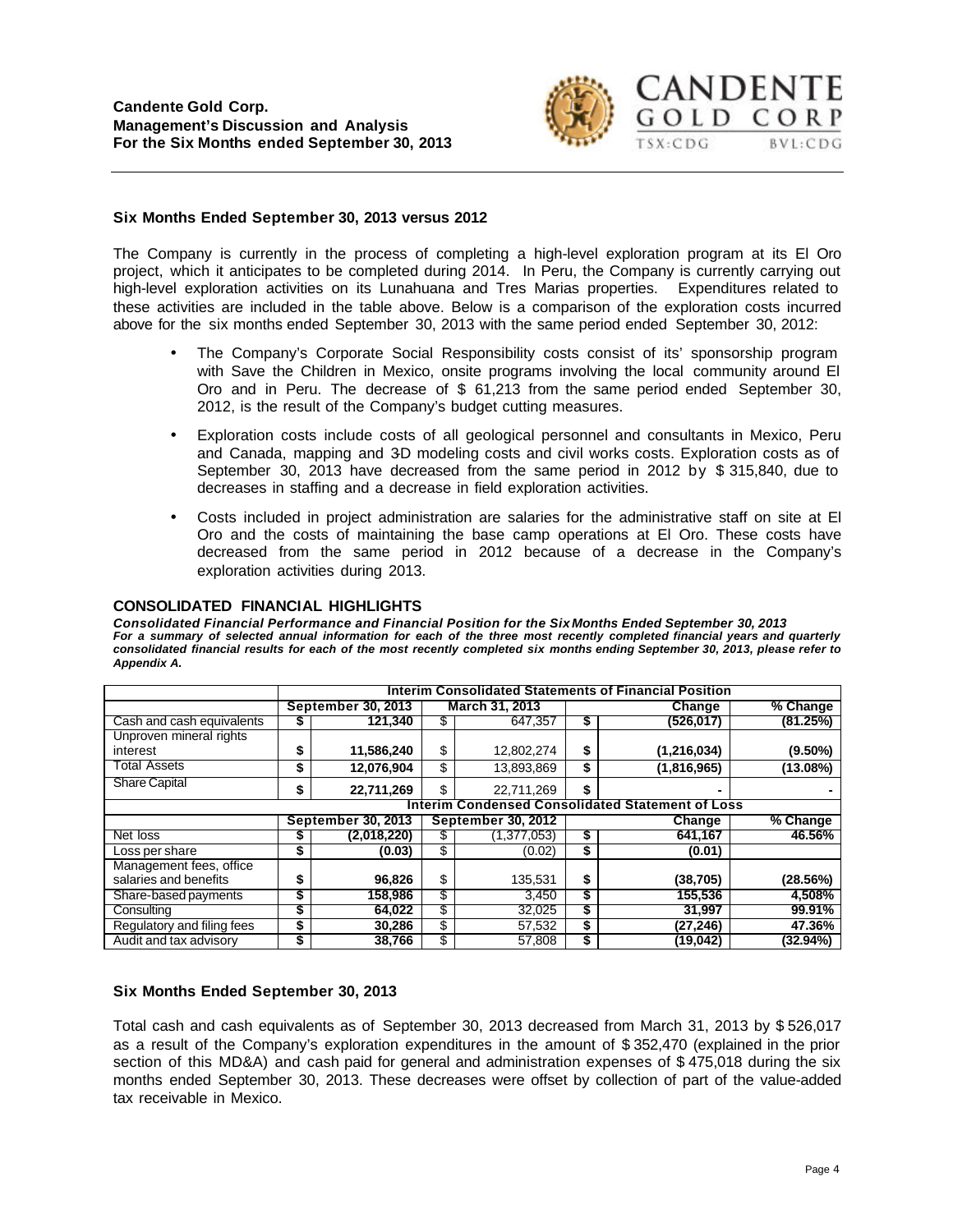

Total assets decreased from \$ 13,893,869 to \$ 12,076,904, a decrease of \$ 1,816,965 due to impairment recognized on the Companies Peruvian properties in the amount of \$ 1,155,220 and from the recognition of a future recovery of acquisition costs paid in Mexico and Peru of \$ 215,777.

Net loss and loss per share increased from the same period in 2012 by \$659,946, as a result of an impairment recognized on the Companies Peruvian Properties of \$ 1,155,220. This impairment was offset against a decrease in total exploration expenditures of \$ 428,464 (explained in the prior section of this MD&A) and a decrease of Management fees of \$ 38,705.

Below is an explanation of the variances of amounts included in total general and administrative expenses for the period ended September 30, 2013:

- Management fees, office salaries and benefits are personnel costs incurred at the Company's offices in Vancouver and Peru. These costs decreased by \$ 38,705 from the same period in 2012, as a result of a decrease of management personnel in Mexico and Peru.
- Share-based payment expense for the period ended September 30, 2013 was \$ 158,986. This was an increase from the same period in 2012 of \$ 155,536 and is result of having more vested options during the six-month period ended September 30, 2013 than for the same period in 2012.
- Consulting fees increased from the same period in 2012 by \$ 31,997 as a result of fees paid to the Company's accountants in Mexico, that are related to the recovery of the Company's value-added tax credit balance.

# **LIQUIDITY AND CAPITAL RESOURCES**

The following table summarizes the Company's cash flow activities for the six months ended September 30, 2013 and 2012:

|                                                   | For the Six Months Ended<br>September 30, |           |  |           |    | 2013 versus 2012 |           |
|---------------------------------------------------|-------------------------------------------|-----------|--|-----------|----|------------------|-----------|
| <b>Cash Flow</b>                                  |                                           | 2013      |  | 2012      |    | Change           | % Change  |
| Used in Operating<br>Activities                   | \$                                        | (469,400) |  | (981,890) | \$ | (512,490)        | (52.19%)  |
| Cash flows from (used<br>in) Investing Activities | \$                                        | 48,912    |  | (309,326) | \$ | 358,238          | 115.81%   |
| Provided from<br><b>Financing Activities</b>      | \$                                        | ۰         |  | 25.599    | \$ | (25,599)         | (100.00%) |
| Cash beginning of<br>period                       | \$                                        | 647,357   |  | 2,364,289 | \$ | (1,716,932)      | (72.62%)  |
| Cash end of period                                | \$                                        | 121,340   |  | 1,127,390 | \$ | (1,006,050)      |           |

#### **OPERATING ACTIVITIES 2013 versus 2012**

Cash flows used in operating activities decreased from the same period in 2012 by \$ 512,490. The decrease was the result of a decrease in total exploration expenses of \$ 428,464 (explained above).

#### **INVESTING ACTIVITIES 2013 versus 2012**

Cash used for investing activities increased from the same period in 2012 by \$ 358,238. The increase was the result of a recovery of acquisition costs paid in Mexico on the Company's El Oro project.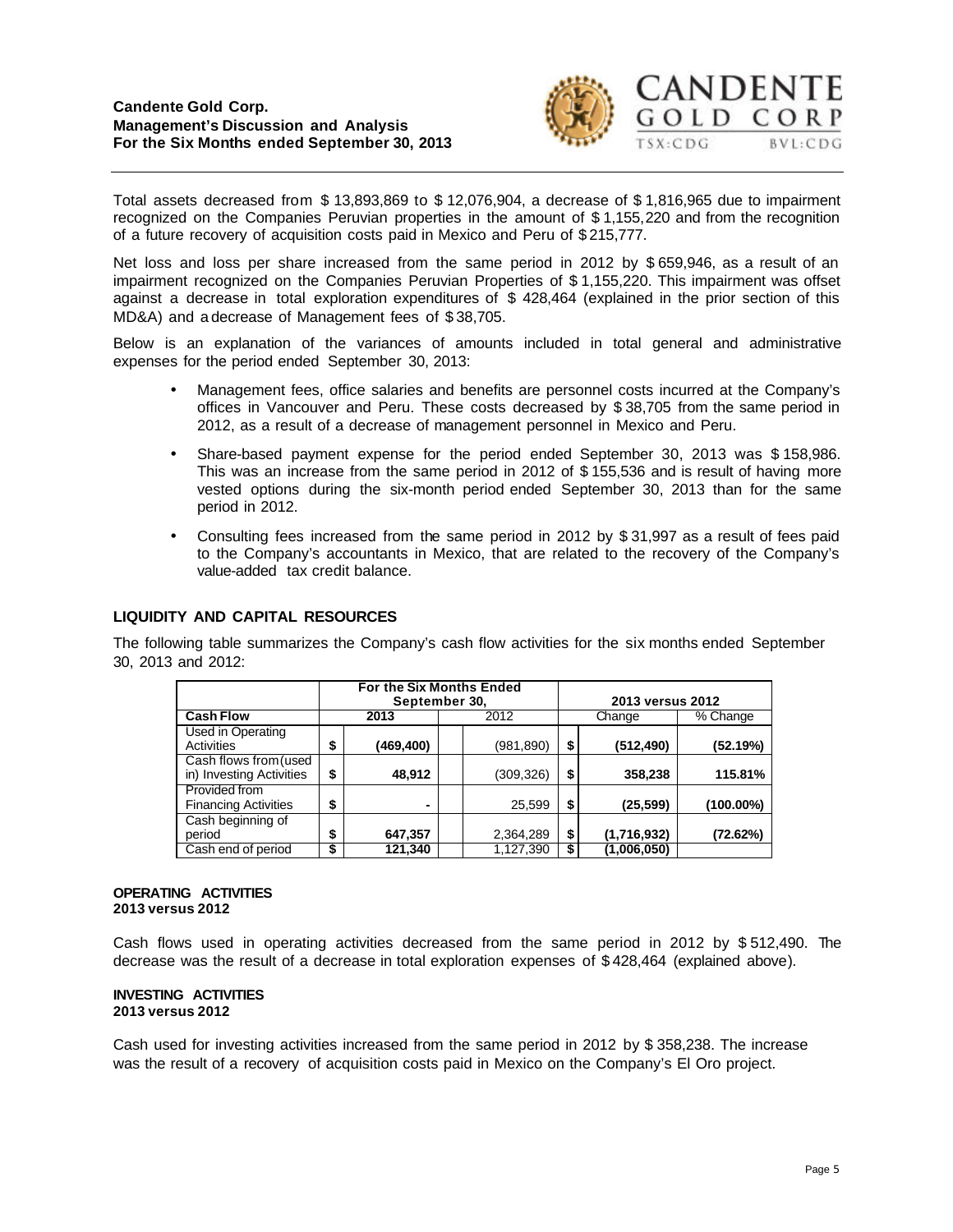

#### **FINANCING ACTIVITIES 2013 versus 2012**

Cash provided by financing activities decreased from the same period 2012 by \$ 25,599, as a result of no proceeds being received from the exercise of stock options during the period.

# **CAPITAL RESOURCES AND LIQUIDITY OUTLOOK**

The Company's capital resources include existing cash and cash equivalents of \$ 121,340 and trade and other receivables of \$ 216,339. The Company anticipates that during 2013 it will use all of its available capital resources to pay for its existing working capital commitments and commitments related to ongoing exploration activities in Mexico and Peru. The Company anticipates that it will need to raise additional capital during fiscal 2014 to continue project development in Mexico and Peru.

The Company does not generate cash flows from operations and accordingly, Candente Gold will need to raise additional funds by entering into joint venture agreements or through the issuance of securities or resource secured debt. Although, Candente Gold has been successful in raising funds in the past there can be no assurance Candente Gold will be able to raise sufficient funds in the future, in which case the Company may be unable to meet its obligations as they come due in the normal course of business. These factors may cast significant doubt regarding the Company's ability to continue as a going concern. Should Candente Gold be unable to realize its assets and discharge its liabilities in the normal course of business, the net realizable value of its assets may be materially less than the amounts on the statement of financial position.

# **SHARE CAPITAL**

As of September 30, 2013, the Company had 62,219,760 common shares outstanding.

As of November 14, 2013, the Company had no warrants outstanding and 5,261,500 outstanding share options with a weighted average exercise price of CDN\$ 0.47 and an expected life of 3.47 years. The exercise prices for the outstanding share options, range from CDN\$ 0.25 to CDN\$ 0.80. As of November 14, 2013, 3,236,500 share options are exercisable.

Following the spin out of Candente Gold from Candente Copper in January 2010, the Company has a commitment to issue shares of Candente Gold upon exercise of certain outstanding Candente Copper options ("Deemed Options"). As at September 30, 2013, 609,000 of these options are outstanding with a weighted exercise price of CDN\$ 0.42 and an expiry date of September 4, 2014.

# **COMMITMENTS AND CONTINGENCIES**

The Company entered into the agreements for operating leases. The minimum annual payments required are as follows:

|                          | 2014   | 2015    | 2016    | 2017    | 2018    |
|--------------------------|--------|---------|---------|---------|---------|
| Facility leases (a)      | 18.900 | 25.200  | 25,200  | 25,200  | 25,200  |
| Operating leases (b)     | 64.246 | 85.661  | 85.661  | 85.661  | 85,661  |
| <b>Total commitments</b> | 83.146 | 110.861 | 110.861 | 110.861 | 110.861 |

# (a) **Facility leases**

The Company has entered leases of an office and warehouse with unrelated corporations in Mexico.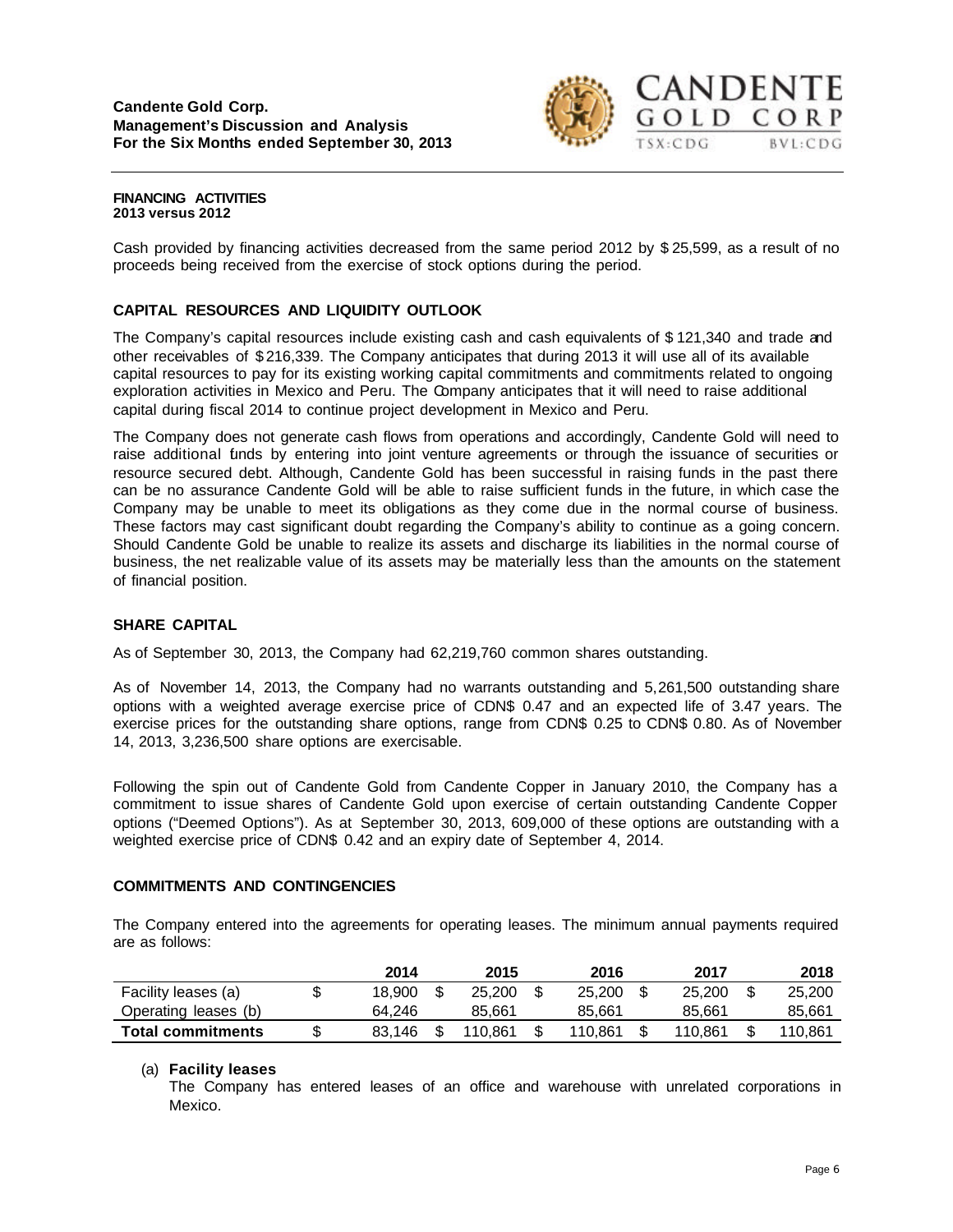

#### (b) **Operating leases**

The Company has entered into contractual obligations with contractors with respect to its operations in Mexico

#### **RELATED PARTY TRANSACTIONS**

The Company's related parties consist of companies owned by executive officers and directors. The following is a list of the related parties that the Company enters into trading transactions with:

- Ridley Rocks Inc. CEO & President, exploration fees
- SW Project Management Vice-President, project management and exploration fees
- Michael Thicke Geological Consulting Inc. Exploration fees
- Delphis Financial Strategies CFO and management fees to October 27, 2012
- Phoenix One Consulting Inc. CFO and management fees starting June 20, 2012

The following table details the trading transactions incurred by the Company with its related parties, during the three months period ended September 30, 2013, and September 30, 2012:

|                                           | Six months ended      |                |               |        |  |  |  |
|-------------------------------------------|-----------------------|----------------|---------------|--------|--|--|--|
|                                           | September 30,<br>2013 |                | September 30, | 2012   |  |  |  |
| Ridley Rocks Inc.                         | \$                    |                | \$            | 43,784 |  |  |  |
| <b>SW Project Management</b>              |                       | $\blacksquare$ |               | 4,465  |  |  |  |
| Michael Thicke Geological Consulting Inc. |                       | $\blacksquare$ |               | 6,418  |  |  |  |
| Delphis Financial Strategies Inc.         |                       |                |               | 30,677 |  |  |  |
| Phoenix One Consulting Inc.               |                       | 23,382         |               | 8,845  |  |  |  |
|                                           |                       | 23.382         | \$            | 94,189 |  |  |  |

Amounts due to related parties are unsecured, non-interest bearing and due on demand. Accounts payable at September 30, 2013 included \$ 1,875 due to Phoenix One Consulting Inc., (September 30, 2012- \$ 3,750), and \$ 264,520.28 (September 30, 2012: \$ 47,020.65) due to Candente Copper Corp., a shareholder of the Company.

# **Compensation of key management personnel**

The remuneration of directors and key management personnel who have the authority and responsibility for planning, directing and continuing the activities of the Company during the six month period ended September 30, 2013 and 2012, were as follows:

|                     | Six months ended          |                           |  |  |  |  |  |
|---------------------|---------------------------|---------------------------|--|--|--|--|--|
|                     | <b>September 30, 2013</b> | <b>September 30, 2012</b> |  |  |  |  |  |
| Salaries and fees   | 23.382<br>S.              | 94.189                    |  |  |  |  |  |
| Share-based payment | $\blacksquare$            |                           |  |  |  |  |  |
|                     | 23,382                    | 94,189                    |  |  |  |  |  |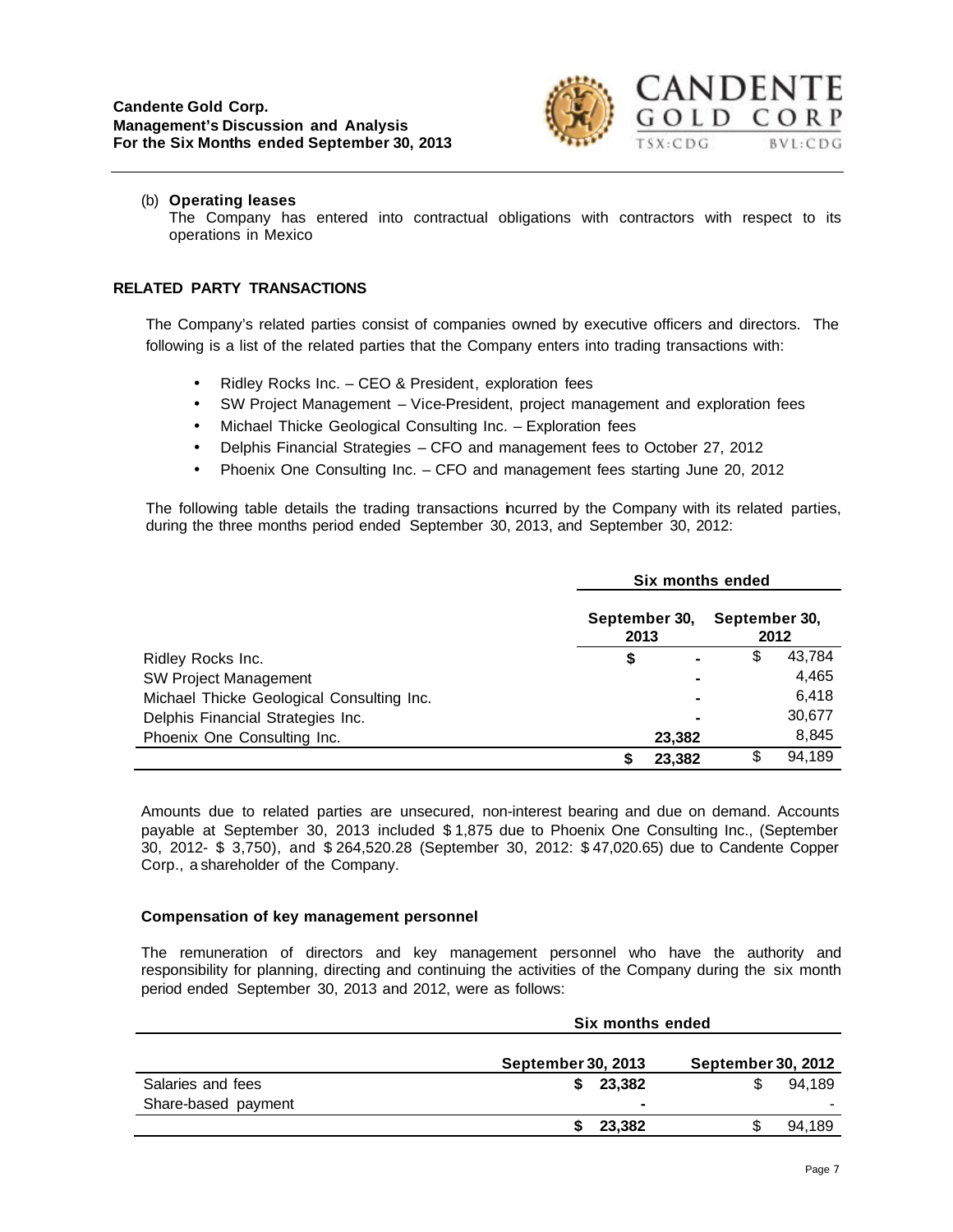

- Salaries and fees include the related party transactions.
- Share-based payments are the fair value of options expensed to directors and key management personnel during the three months ended September 30, 2013 and 2012.
- The Company does not remunerate the directors of the Company unless its market capitalization is greater than \$ 75 million. During the three month period ended September 30, 2013 the Company paid \$ nil in directors fees (2012 - \$ nil).

#### **CRITICAL ACCOUNTING ESTIMATES AND JUDGEMENTS**

The Company's significant accounting policies are summarized in Note 3 of its interim consolidated financial statements for the six months ended September 30, 2013. The preparation of consolidated financial statements in accordance with IFRS requires management to select accounting policies and make estimates and judgments that may have a significant impact on the consolidated financial statements. The Company regularly reviews its estimates; however, actual amounts could differ from the estimates used and, accordingly, materially affect the results of operations.

- (a) Critical accounting estimates
	- i. Valuation of share-based payments and warrants

When options and warrants are issued, the Company calculates their estimated fair value using a Black-Scholes valuation model, which may not reflect the actual fair value on exercise. The Company uses historical Company stock prices and estimated dividend yield rates to arrive at the inputs that are used in the valuation model to calculate the fair value of the options or warrants.

ii. Income taxes

The determination of the Company's income and other tax liabilities requires interpretation of complex laws and regulations often involving multiple jurisdictions. Deferred tax assets, including those arising from unutilized tax losses, require management to assess the likelihood that the Company will generate taxable income in future periods in order to utilize recognized deferred tax assets. Estimates of future taxable income are based on forecasted cash flows from operations and the application of existing tax laws in each applicable jurisdiction. To the extent that future cash flows and taxable income differ significantly from estimates, the ability of the Company to realize a deferred tax asset could be materially impacted.

- (b) Critical accounting judgments
	- i. Unproven mineral right interests

Mineral properties, include the cost of acquiring licenses, exploration and analysis, project administration, drilling, community and social values and environmental and health and safety. The technical feasibility and commercial viability of extracting a mineral resource is considered to be determinable when proven reserves are determined to exist, the rights of tenure are current and it is considered probable that the costs will be recouped through successful development and exploitation of the area, or alternatively by sale of the property. Management is required to exercise significant judgment in determining the timing of the determination of the technical and economic feasibility of the mineral resource.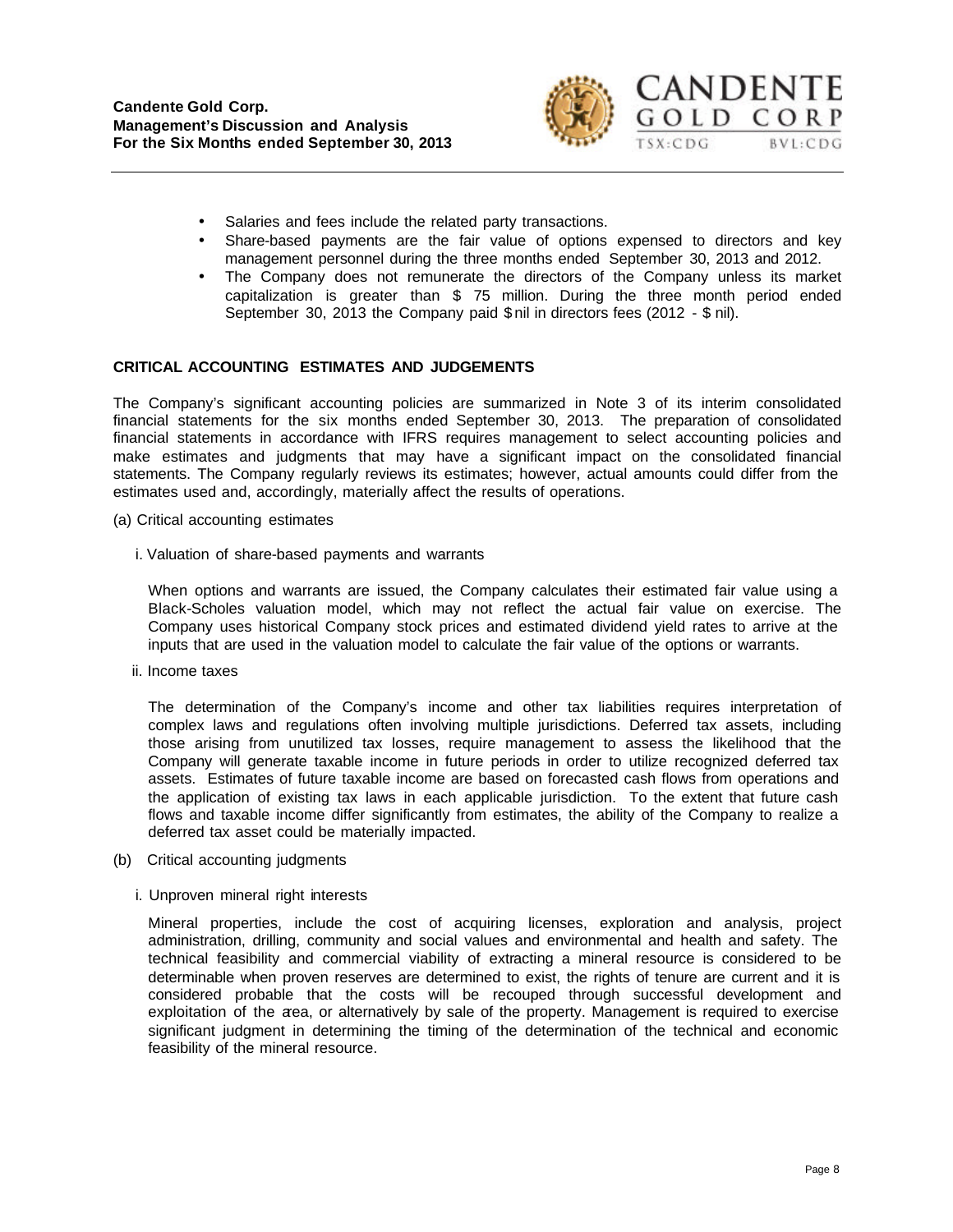

#### **CONTROL MATTERS**

Disclosure controls and procedures are designed to provide reasonable assurance that material information is gathered and reported to senior management as is appropriate to permit timely decisions regarding public disclosure.

Management is reasonably confident that material information relating to the Company, including its consolidated subsidiaries, is being made known to senior management in a timely manner, and that the Company's disclosure controls and procedures are effective not only with respect to the Company's annual filing requirements but on an ongoing basis.

# **INTERNAL CONTROLS OVER FINANCIAL REPORTING ("ICFR")**

Internal control over financial reporting is a process designed to provide reasonable assurance regarding the reliability of financial reporting and the preparation of financial statements for external purposes in accordance with IFRS.

The Company's internal control over financial reporting includes policies and procedures that pertain to the maintenance of records that accurately and fairly reflect the additions to and dispositions of the assets of the Company; provide reasonable assurance that transactions are recorded as necessary to permit preparation of financial statements in accordance with IFRS and the Company's receipts and expenditures are made only in accordance with authorization of management and the Company's directors; and provide reasonable assurance regarding prevention or timely detection of unauthorized acquisition, use or disposition of the Company's assets that could have a material effect on the annual or interim financial statements.

Any system of internal controls over financial reporting, no matter how well designed, has inherent limitations. Therefore, even those systems determined to be effective can provide only reasonable assurance with respect to financial statement preparation and presentation.

An evaluation of the design effectiveness of the Company's internal controls over financial reporting was conducted as of September 30, 2013 by the Company's management. Based on this evaluation, the Company's CEO and CFO have concluded that the design, disclosure controls, procedures and the effectiveness of the Company's internal controls over financial reporting was and is effective. The Board of Directors is ultimately responsible for ensuring that the internal control of financial reporting is effective and has been overseeing the Company's Management in this regard.

There were no changes in the Company's internal control over financial reporting during the period from April 1, 2013 to September 30, 2013 that have materially affected, or are reasonably likely to affect, the Company's internal control over financial reporting.

# **RISK FACTORS**

The Company is subject to a number of significant risks due to the nature and the current stage of its business and the effect of worldwide economic conditions. Exploration of mineral properties involves a high degree of technical, financial and social risk. While discovery of a mineral deposit may result in substantial rewards, few exploration properties are ultimately developed into producing mines. Major expenditures may be required to establish resources and reserves by drilling, constructing mining and process facilities, developing metallurgical processes and extracting base and precious metals from ore. It is impossible to ensure that the current exploration programs of the Company will result in profitable commercial mining operations.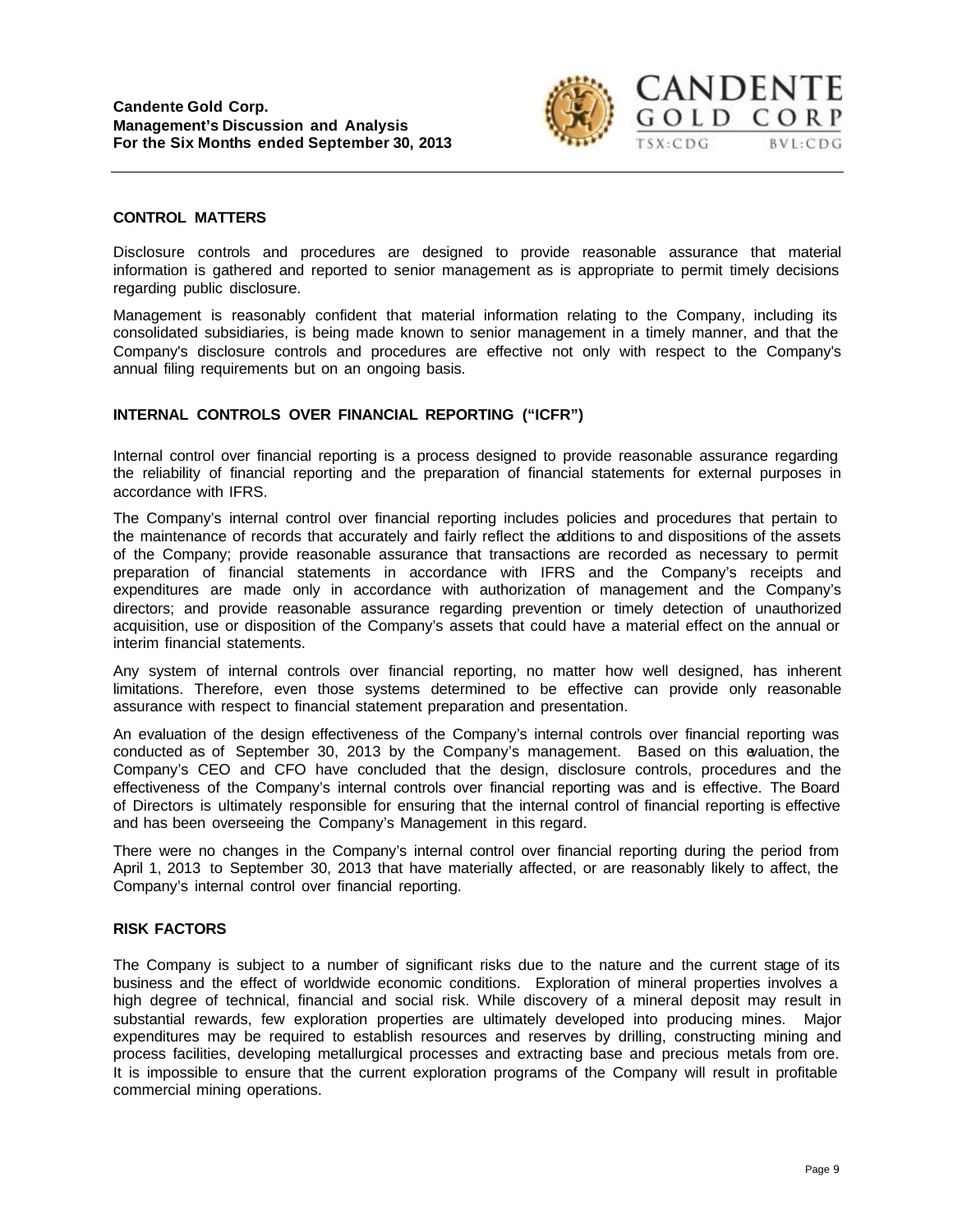

Risk factors that should be taken into account in assessing the Company's activities and any investment in the Company include, but are not limited to, those listed below. Any one or more of these risk factors could have a material impact on the financial condition of the Company. This information, by its nature, is not all-inclusive and risk factors that have not been listed could have a material impact on the future financial condition of the Company.

# *Economic conditions may prevent the Company from obtaining the capital required to continue operations*

The Company's ability to continue operations is contingent on its ability to obtain additional financing. Equity market conditions, funding environments and the price of the Company's common shares may make it dilutive and difficult to raise funds by the sale of the Company's shares. An investment in the shares of a junior resource company is considered to be a high-risk investment.

# *History of Losses*

The Company has incurred a net loss for the three months ended September 30, 2013 of \$0.4 million and is expected to continue to generate losses while it continues to be an exploration stage company. The Company anticipates significant expenditures for its mineral exploration programs. Since most exploration projects do not result in the discovery of commercially productive mineral reserves and are ultimately expensed in full, the Company expects to report net losses into the foreseeable future.

The long term profitability of the Company's operations will be in part directly related to the success of its exploration programs, which are affected by numerous factors including the cost of such programs, the amount of mineral resources or reserves discovered and fluctuations in the price of any minerals produced.

# *Dilution*

The Company does not generate any revenues from production and may not have sufficient financial resources to undertake by itself all of its planned exploration, feasibility and development programs. The Company has limited financial resources and has financed its operations primarily through the sale of securities such as common shares. The Company will need to continue its reliance on the sale of such securities for future financing, resulting in potential dilution to the Company's existing shareholders. The amount of additional funds required will depend largely on the success of the Company's exploration programs and extent of future development activities.

Further exploration programs will depend on the Company's ability to obtain additional financing which may not be available under favorable terms, if at all. If adequate financing is not available, the Company may not be able to commence or continue with its exploration and development programs or to meet minimum expenditure requirements to prevent the full or partial loss of its mineral properties. Also, failure to meet the Company's share of costs incurred under joint venture arrangements to which it is a party may result in a reduction of its interests in mineral properties. Furthermore, if other parties to such agreements do not meet their share of such costs, the Company may be unable to finance the cost required to complete the recommended programs.

# *No Known Mineral Reserves*

All of the Company's mineral properties are in the exploration stage and are without known mineral reserves. Although the Company may discover mineral reserves through its exploration programs, commercial production may not be warranted due to insufficient quantities. Development of any of the Company's properties will only follow upon obtaining satisfactory exploration results. However, few mineral properties that are explored are ultimately developed into producing mines.

In the event a commercially productive mineral reserve is discovered, substantial expenditures are required to develop mineral reserves for production, development of metallurgical processes for extraction and to develop the mining and processing facilities and infrastructure at the production site. The marketability of any minerals discovered may be affected by numerous factors which are beyond the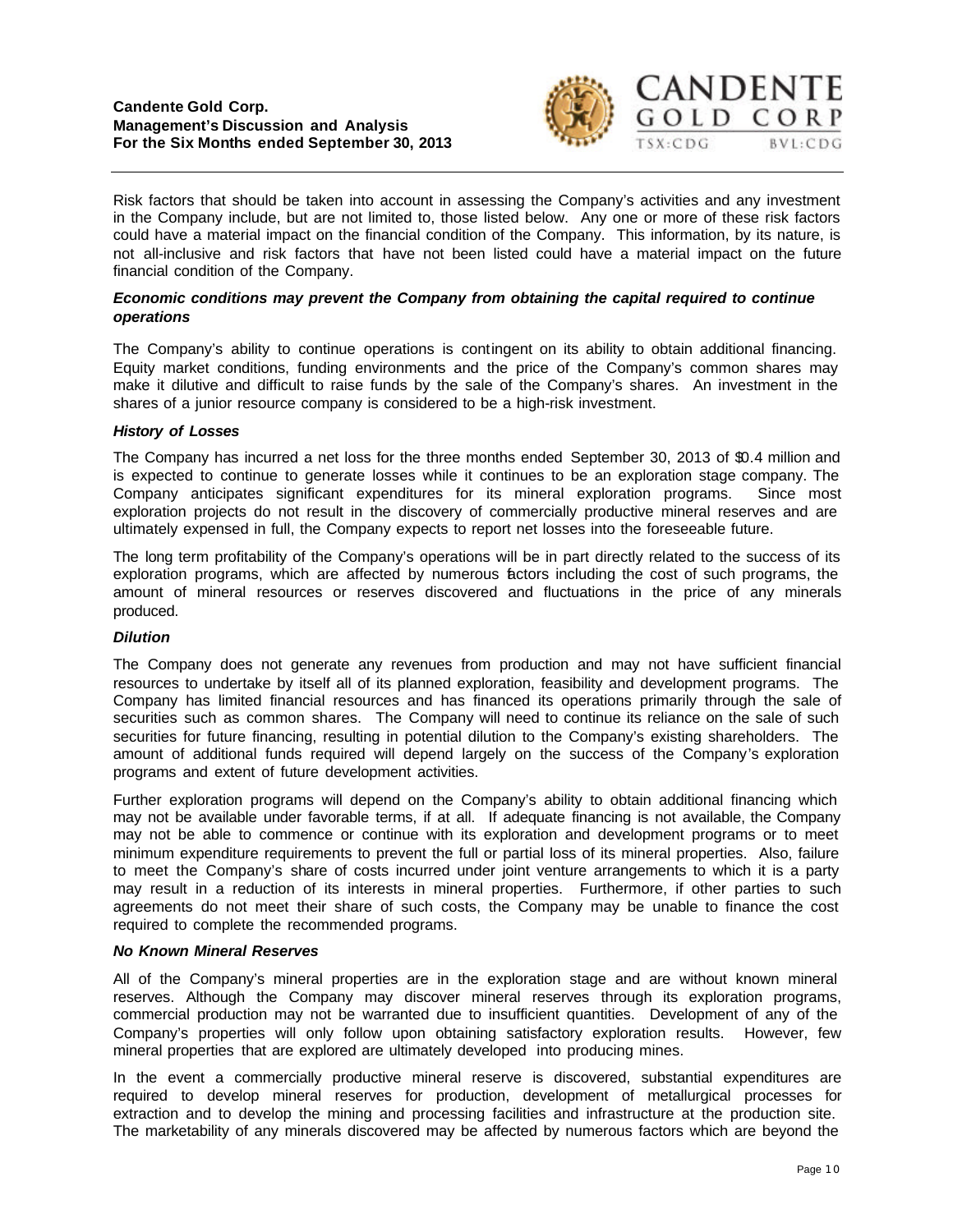

Company's control and which cannot be accurately predicted, such as market fluctuations, the proximity and capacity of milling facilities, mineral markets and processing equipment, and such other factors as government regulations, including regulations relating to royalties, allowable production, importing and exporting of minerals, and environmental protection. Depending on the price of minerals produced, the Company may determine that it is impractical to commence or continue commercial production.

### *Title to Mineral Properties*

The Company believes it has diligently investigated title to all of its mineral properties and, to the best of its knowledge, title to all properties are in good standing. However, the properties may be subject to prior unregistered agreements or transfers, which may affect the validity of the Company's ownership of such properties.

Although the Company has exercised the usual due diligence with respect to title to properties in which it has a material interest, title to such properties may be challenged or impugned in the future. The boundaries of the Company's mineral properties have not been surveyed and, therefore, the precise location and area of these mining properties may be in doubt. The Company makes a search of mining records in accordance with mining industry practices to confirm that it has acquired satisfactory title to its properties but does not obtain title insurance with respect to such properties. The possibility exists that title to one or more of its properties, particularly title to undeveloped properties, might be defective because of errors or omissions in the chain of title, including defects in conveyances and defects in locating or maintaining such claims. Should any defect in title be discovered by or disclosed to the Company, all reasonable steps would be taken to perfect title to the particular claims in question. The Company is not aware of any material defect in the title to its mineral properties.

A claim on any of the Company's mineral properties, especially if commercially productive mineral resources or reserves are located, could adversely affect the Company's long term profitability as it may preclude entirely the economic development of a mineral property. Also, such a claim would affect the Company's current operations due to the high costs of defending against such claims and its impact on senior management's time.

# *Key Personnel*

The Company is dependent on a relatively small number of key personnel, the loss of any of whom could have an adverse effect on the operations of the Company. The Company's success is dependent to a great degree on its ability to attract and retain qualified management personnel. The loss of such key personnel, through incapacity or otherwise, would require the Company to seek and retain other qualified personnel and could compromise the pace and success of its exploration activities. The Company does not maintain key person insurance in the event of a loss of any such key personnel. Also, certain management personnel of the Company are officers and/or directors of other publicly traded companies and will only devote part of their time to the Company.

Additionally, the Company has relied on and is expected to continue relying upon consultants and others for exploration and development expertise. In the event a commercial mineral deposit is discovered on any of the Company's properties, the Company will likely require the expertise of such consultants and others for the development and operation of a producing mine.

# *Competition*

The resource industry is intensively competitive in all of its phases, and the Company competes with many companies possessing much greater financial and technical research resources. Competition is particularly intense with respect to the acquisition of desirable undeveloped base metal and precious metal properties. The principal competitive factors in the acquisition of such undeveloped properties include the staff and data necessary to identify, investigate and purchase such properties, and the financial resources necessary to acquire and develop such properties. Competition could adversely affect the Company's ability to acquire suitable prospects for exploration in the future.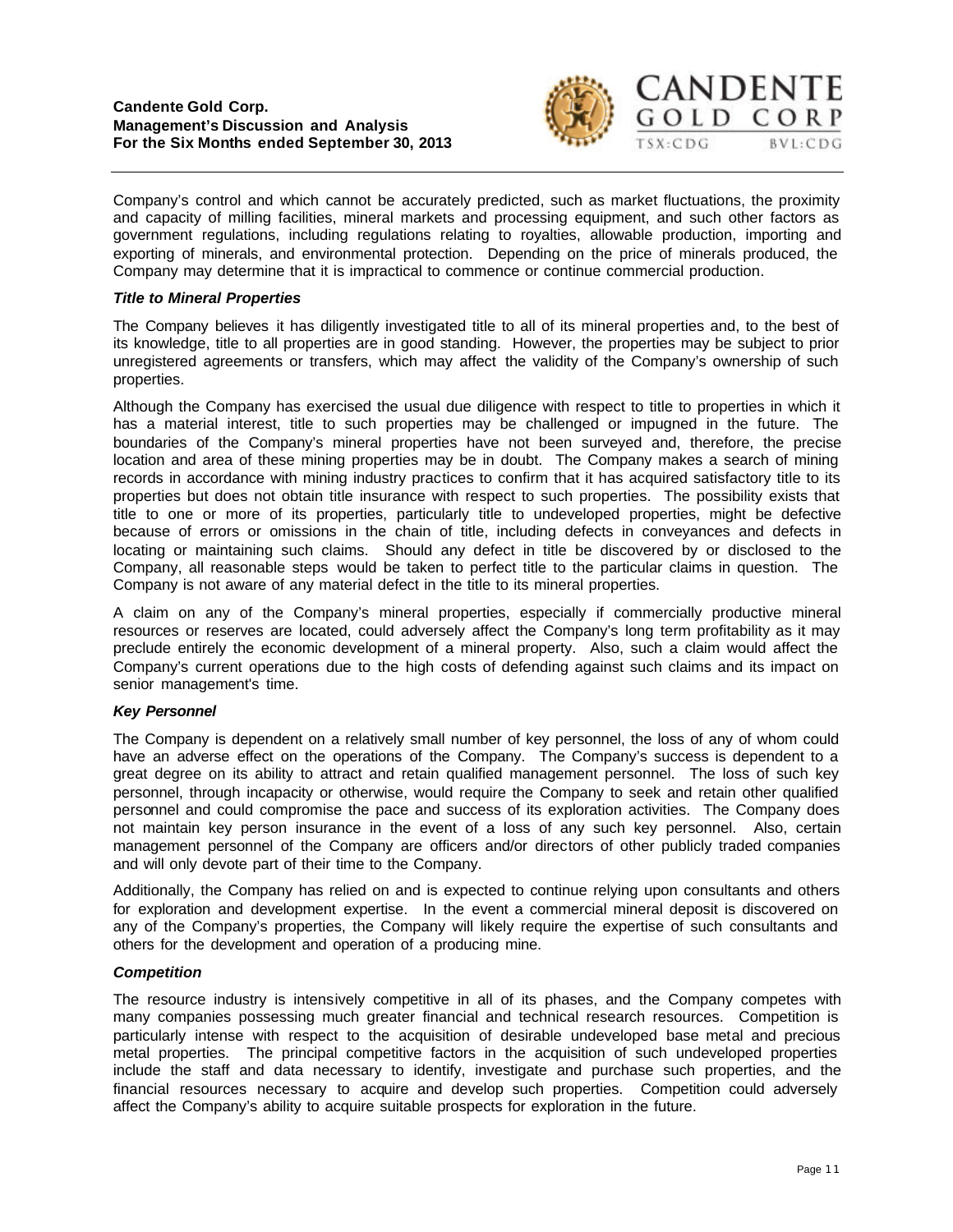

### *Industry Operating Hazards and Risks*

Mineral exploration and development involves many risks, including location of commercially productive mineral resources or reserves, which may not occur even with a combination of experience, knowledge and careful evaluation. The operations in which the Company has a direct or indirect interest will be subject to all the hazards and risks normally incidental to resource companies, any of which could result in work stoppages and damage to persons or property or the environment and possible legal liability for any and all damage. Fires, power outages, labour disruptions, flooding, explosions, cave-ins, landslides social disruptions, political instability and the inability to obtain suitable or adequate machinery, equipment or labour are some of the industry operating risks involved in the development and operation of mines and the conduct of exploration programs. Other risks include injury or loss of life, severe damage to or destruction of property, clean-up responsibilities, regulatory investigation and penalties and suspension of operations. The occurrence of any of these operating risks and hazards may have an adverse effect on the Company's financial condition and operations.

Although the Company will, when appropriate, secure liability insurance in an amount which it considers adequate, the nature of these risks is such that liabilities might exceed policy limits, the liability and hazards might not be insurable, or the Company might elect not to insure itself against such liabilities due to high premium costs or other reasons, in which event the Company could incur significant costs that may have a material adverse effect upon its financial condition and operations.

#### *Government Regulations Political Climate*

Mineral exploration on the Company's properties are affected to varying degrees by: (i) government regulations relating to such matters as environmental protection, health, safety and labour; (ii) mining law reform; (iii) tax laws (iv) restrictions on production, price controls, and tax increases; (v) maintenance of claims; (vi) tenure; and (vii) expropriation of property through nationalization, requisition or confiscation. Any mineral exploration activities conducted by the Company, including commencement of production, require permits from governmental authorities and such operations are and will be governed by laws and regulations governing prospecting, mining, production, exports, taxes, labour standards, occupation health, waste disposal, toxic substances, land use, environmental protection, mine safety and other matters.

Companies engaged in the development and operation of mines and related facilities generally experience increased costs, and delays in development and/or production and other schedules as a result of the need to comply with applicable laws, regulations and permits. All permits required for the conduct of exploration, development and mining operations, including the construction of mining facilities, may not be obtainable by the Company on reasonable terms which would have an adverse effect on any mining project the Company might undertake. Additionally, failure to comply with applicable laws, regulations and permitting requirements may result in enforcement actions thereunder, including orders issued by regulatory or judicial authorities causing operations to cease or be curtailed, and may include corrective measures requiring capital expenditures, installation of additional equipment, or remedial actions. Parties engaged in mining exploration, development or operations may be required to compensate those suffering loss or damage by reason of the mining activities and may have civil or criminal fines or penalties imposed for violations of applicable laws or regulations.

To the best of the Company's knowledge, the Company is and will be operating in compliance with all applicable social and legal regulations. However, amendments to current governmental laws and regulations affecting mining companies, or the more stringent application thereof, or shifts in political conditions or attitudes could adversely affect the Company's operations including the potential to curtail or cease exploration programs or to preclude entirely the economic viability of a mineral property. The extent of any future changes to governmental laws and regulations cannot be predicted or quantified, but it should be assumed that such laws and regulations will become more stringent in the future. Generally,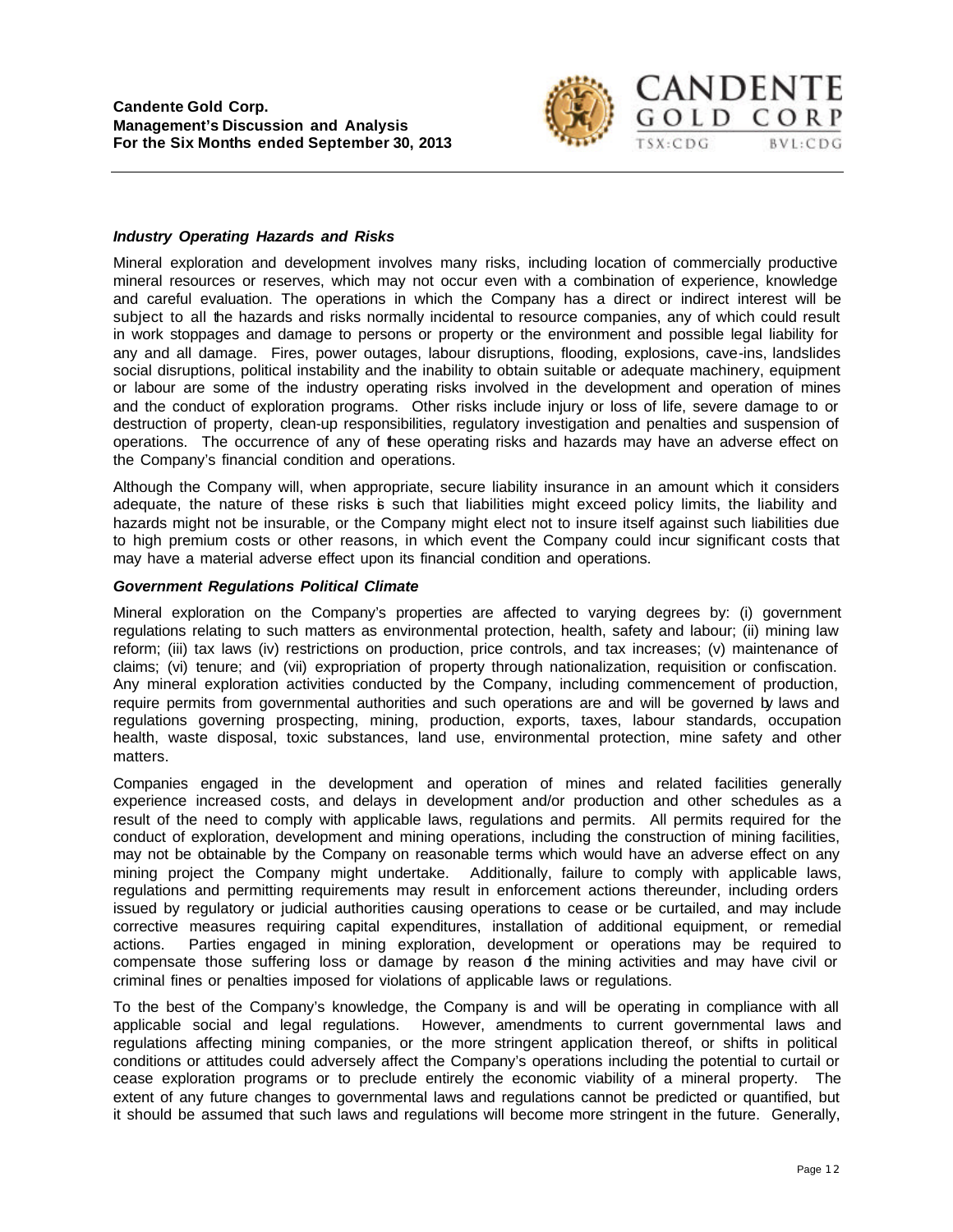

new laws and regulations will result in increased compliance costs, including costs for obtaining permits, delays or fines resulting from loss of permits or failure to comply with the new requirements.

### *Social Climate*

Social acceptance to operate during the various stages of a mining project is an integral part of operating such that lack thereof provides a very real risk during the exploration, exploitation and closure stages of mine development. In addition, the fact that the means and tools to manage social acceptance are not an exact science adds to the level of risk.

The Company has established Corporate Social Responsibility policies and programs that includes:

- Regular communication with various members of the Community regarding their concerns and needs as well as our activities and objectives.
- Sustainable Development projects and alliances with International Non–Governmental Organizations ("NGOs") that are committed to improving the lives of families in under-developed regions.

The Company considers these initiatives as a foundation for building a positive and mutually beneficial long-term relationship with the various stakeholders in the project.

#### *Environmental Liability*

Although the Company is not aware of any formal claims for damages related to any impact that its activities have had on the environment, it may become subject to such claims in the future. An environmental claim could adversely affect the Company's business due to the high costs of defending against such claims and its impact on senior management's time.

The Company conducts exploration activities in Peru and Mexico. Such activities are subject to various laws, rules and regulations governing the protection of the environment. All phases of the Company's operations are subject to environmental regulation in the jurisdictions in which it operates. Environmental legislation is evolving in a manner which requires stricter standards and enforcement, increased fines and penalties for non-compliance, more stringent environmental assessments of proposed properties and a heightened degree of responsibility for companies and their officers, directors and employees.

Although the Company is committed to compliance with all environmental regulations currently applicable, environmental hazards may exist on the Company's mineral properties, which are not known to the Company at present, that have been caused by previous or existing owners or operators.

Also, environmental regulations may change in the future which could adversely affect the Company's activities including the potential to curtail or cease exploration programs or to preclude entirely the economic development of a mineral property. The extent of any future changes to environmental regulations cannot be predicted or quantified, but it should be assumed that such regulations will become more stringent in the future. Generally, new regulations will result in increased compliance costs, including costs for obtaining permits, delays or fines resulting from loss of permits or failure to comply with the new regulations.

#### *Fluctuations in Metal Prices*

Although the Company does not hold any known mineral reserves, its future revenues, if any, are expected to be in large part derived from the future mining and sale of base and precious metals or interests related thereto. The prices of these commodities have fluctuated widely, particularly in recent years, and are affected by numerous factors beyond the Company's control including international economic and political conditions, expectations of inflation, international currency exchange rates, interest rates, global or regional consumptive patterns, speculative activities, levels of supply and demand, increased production due to other new mine developments and improved mining and production methods, availability and costs of metal substitutes, metal stock levels maintained by producers and